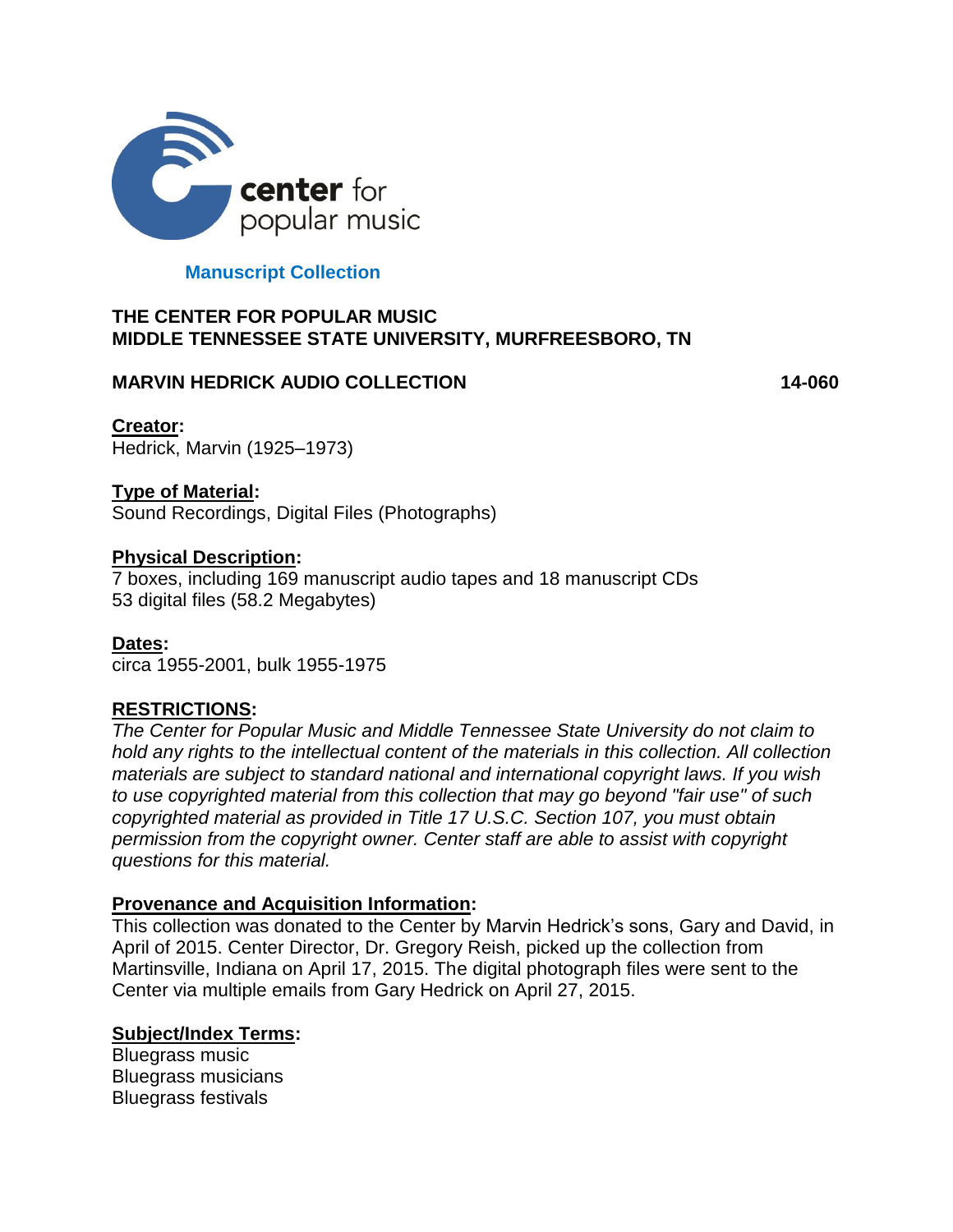#### **"MARVIN HEDRICK AUDIO COLLECTION" 14-060**

Brown County Jamboree Hedrick, Marvin Monroe, Bill, 1911-1996 Beanblossom (Ind.) Bill Monroe Memorial Music Park & Campground

### **Agency History/Biographical Sketch:**

Marvin Hedrick (1925–1973) grew up on a farm near Story, Indiana, where he learned to play guitar as a boy. As a teenager he developed an interest in radio, building a crystal radio set that ran off the battery in the family's Model A Ford to listen to broadcasts of "hillbilly music" like the National Barn Dance and the Grand Ole Opry. Excluded from military service for medical reasons, he attended the DeForest Radio School in Chicago, later working for RCA in Bloomington, Indiana as a radio line repairman. In the 1950s he opened his own radio and television repair shop next to his house in Brown County, Indiana.

Around the time that Bill Monroe purchased the Brown County Jamboree at Bean Blossom in 1952, Hedrick befriended the bluegrass pioneer, whose music he had been enamored with since the previous decade. He convinced a skeptical Monroe to let him bring tape recording equipment to the jamboree, making tapes of live shows that Marvin could enjoy later while working in the shop. Hedrick persuaded Monroe that allowing such recordings would not undercut sales of his commercial recordings and, to the contrary, could help boost his career. In the mid-1960s Monroe hired Hedrick to install the first sound system in the "old barn" at Bean Blossom (payment involved an old Gibson F-4 mandolin on which Marvin's sons, Gary and David, learned), allowing Marvin to upgrade his recording setup. Hedrick continued to be a central figure in the music-making at Bean Blossom and elsewhere in Brown County, Indiana until his tragic, accidental death in 1973.

## **Scope and Content:**

This collection consists of 169 manuscript audio tapes (31 cassettes; 2 – 3" reel-to-reel tapes;  $33 - 5$ " reel-to-reel tapes; and  $103 - 7$ " reel-to-reel tapes) and 18 manuscript CDs of stage performances and jam sessions performed and recorded at the Brown County Jamboree and the Bill Monroe Bluegrass Festival in Bean Blossom, Indiana. The recording dates range from approximately 1955 to 2001, with the bulk of the material being from the years 1955 through 1975. These sound recordings feature many important bluegrass musicians, including Bill Monroe, The Osborne Brothers, The Stanley Brothers, Reno and Smiley, Mac Wiseman, Flatt and Scruggs, Red Allen, The Country Gentlemen, Hazel Dickens and Alice Gerrard, The Louvin Brothers, The McCormick Brothers, and The Goins Brothers, as well as many others.

Also included in the collection is 1 – 45rpm sound recording of "The Weedpatch Boys play Brown County Hoedowns," which was released in 1963. Marvin Hedrick was a member of the band, as were his two sons. This collection also contains 53 digital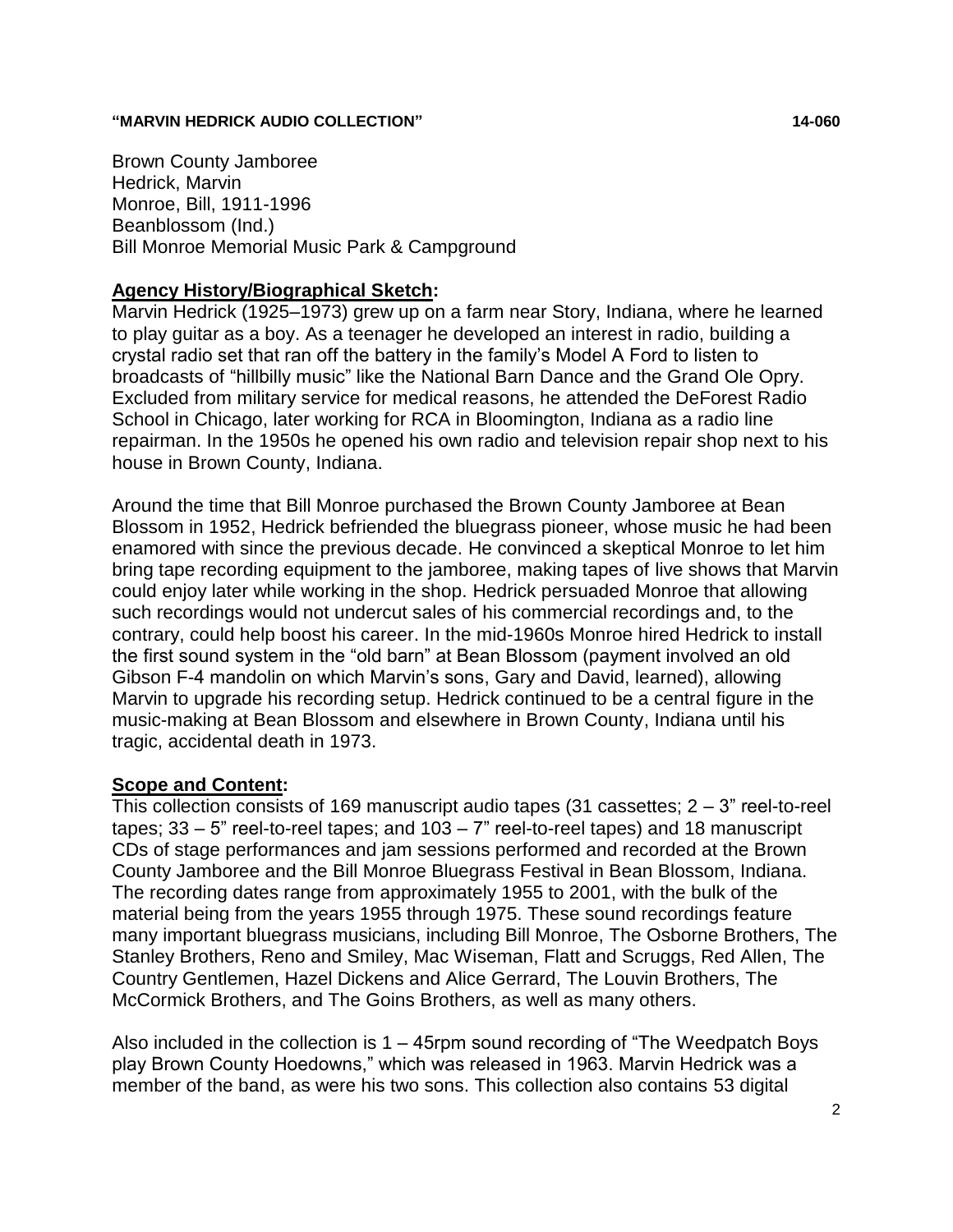#### **"MARVIN HEDRICK AUDIO COLLECTION" 14-060**

JPEG photographs documenting various on-stage performances at the Beanblossom festival, as well as early photographs of the collection donors, Gary and David Hedrick. Also included are photographs from bluegrass musician Roger Smith that contain more images of Beanblossom performances and other candid shots of Mr. Smith with family and friends.

## **Collection Contents (Folder/Box List):**

7 boxes total.

| Box # Folder # | <b>Description</b>                                          |
|----------------|-------------------------------------------------------------|
| Box 1          | Unnumbered reels and tapes # 60-108 (includes numbered CDs) |
| Box 2          | Tapes # 109-128                                             |
| Box 3          | Tapes # 129-149                                             |
| Box 4          | Tapes # 150-168                                             |
| Box 5          | Tapes # 169-200                                             |
| Box 6          | Tapes # 201-233                                             |
| Box 7          | Tapes # 234-250                                             |

## **Arrangement:**

Manuscript CDs and tapes are arranged consecutively by tape number into 7 bankers boxes.

## **Location:**

All physical materials from the Marvin Hedrick Audio Collection are located in the Center for Popular Music Archival Stacks. The manuscript sound recordings are housed with other manuscript audio/visual materials, arranged sequentially by accession number. The 45rpm sound recording is housed with the other 45rpm records, arranged by label and issue number.

The digital JPEG photograph files are housed on the Center for Popular Music's server, filed under Digital Collections, then by name of collection.

## **Related Materials:**

The Center holds other manuscript collections pertaining to bluegrass music, including the Jim Peva Collection (16-042) of digital photographs from the Beanblossom festival; the Hazel Dickens Collection (88-060); the Lance LeRoy Collection (14-008); the Tom Morgan Collection (09-015); Bill Monroe radio broadcasts cassette tapes (91-022); Bill